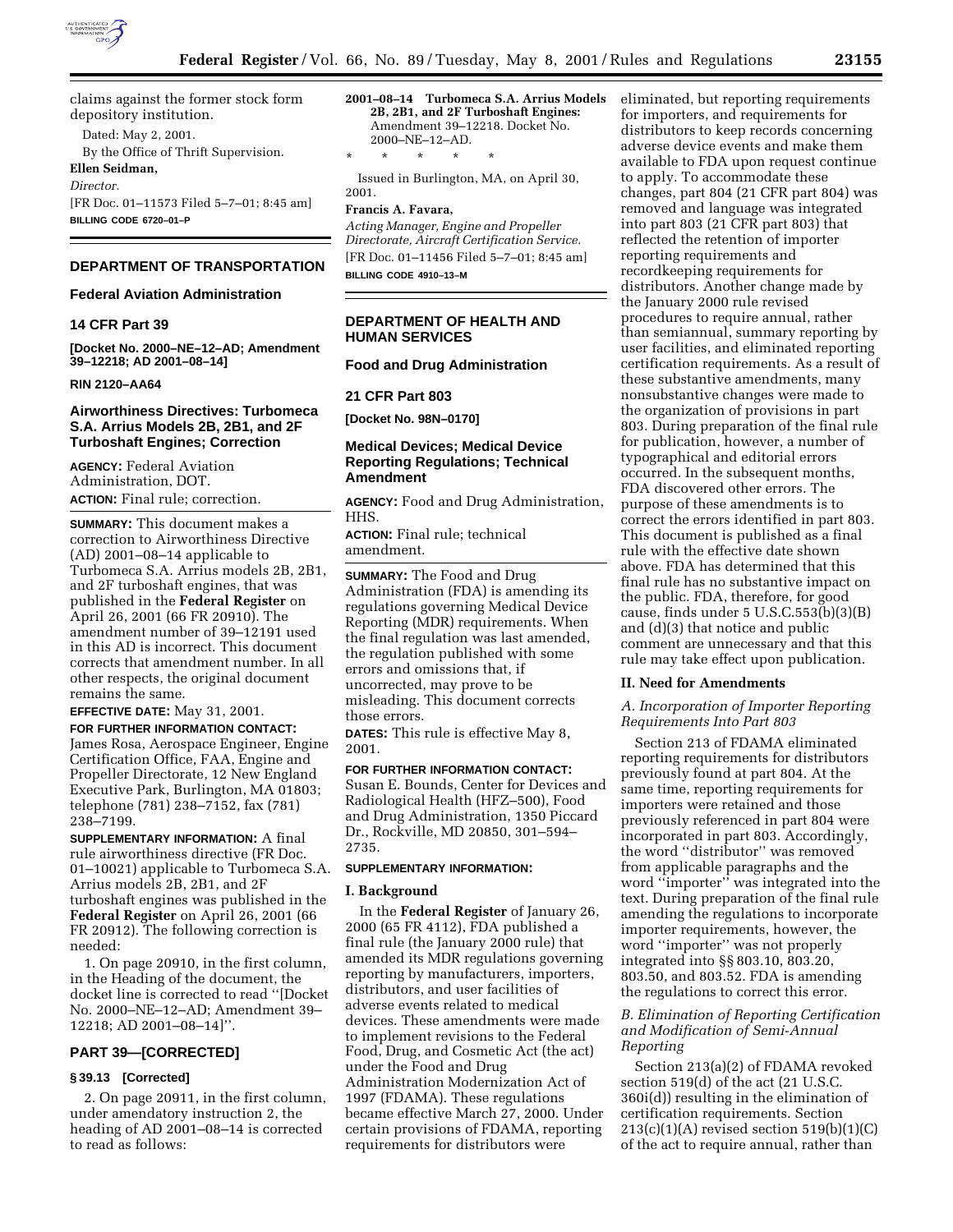semiannual, summary reporting by user facilities. During preparation of the final rule, however, an editorial error led to the omission in certain paragraphs of amended text that was written to remove references to certification requirements and change the word ''semiannual'' to ''annual.'' Sections 803.10, 803.17, and 803.58 contained these errors. FDA is amending the regulations to correct these errors.

### *C. Organization of Paragraphs*

The integration of importer reporting requirements and the removal of certification references required substantial reorganization of part 803. This reorganization included the need to redesignate certain paragraphs and correct references to those paragraphs throughout the text.

1. Definition of Device User Facility, MDR Reportable Event (or reportable event), and Work Day (§ 803.3(f),  $(r)(2)(ii)$ , and  $(ee)$ 

Modifications to § 803.3 require that paragraphs (m) through (ee) be redesignated as paragraphs (n) through (ff) to address the following:

• At paragraph (f), the definition of a ''device user facility'' states that a ''physician's office'' is later defined in paragraph " $(w)$ " of this section. In fact, the definition of ''physician's office'' is found later at paragraph ''(x)'' of this section.

• A further error occurred when redesignating the definition of an ''MDR reportable event (or reportable event)'' as paragraph (r)(2)(ii). In this instance, the words ''or contribute'' were inadvertently omitted after the words ''would be likely to cause,'' in the definition text.

• Finally, §803.3 contains two paragraphs ''(ee)'' because the definition of ''work day'' was not redesignated as paragraph "(ff)."

FDA is amending the regulations to correct these errors.

2. General Description of Reports Required From User Facilities, Importers, and Manufacturers (§ 803.10(b))

Previously, § 803.10(b) was reserved. As amended by the January 2000 rule, § 803.10(b) was revised to include reporting requirements for importers. During preparation of the January 2000 rule, the amended text incorporated in this section was not organized in the same manner as § 803.10(a) and (c). FDA is amending the regulations to correct this error.

3. Foreign Manufacturers (§ 803.58(b)(4), (b)(5), and (b)(6))

The elimination of certification requirements by manufacturers resulted in the removal of  $\S 803.58(b)(3);$ therefore, paragraphs (b)(4), (b)(5), and (b)(6) were to be redesignated accordingly. FDA is amending the regulations to correct this error.

4. Exemptions, Variances, and Alternative Reporting Requirements (§ 803.19)

Independent of the errors in part 803 that resulted from the January 2000 rule, FDA discovered an obsolete reference in § 803.19(a)(2). In this instance, the text of § 803.19(a)(2) references part 813, which was removed by a final rule published in the **Federal Register** on January 29, 1997 (62 FR 4164). FDA is amending the regulations to correct this error.

#### **III. Environmental Impact**

The agency has determined under 21 CFR 25.30(h) that this action is of a type that does not individually or cumulatively have a significant effect on the human environment. Therefore, neither an environmental assessment nor an environmental impact statement is required.

#### **IV. Analysis of Impacts**

FDA has examined the impacts of the final rule under Executive Order 12866 and the Regulatory Flexibility Act (5 U.S.C. 601–612) (as amended by subtitle D of the Small Business Regulatory Fairness Act of 1996 (Public Law 104– 121)), and the Unfunded Mandates Reform Act of 1995 (Public Law 104–4). Executive Order 12866 directs agencies to assess all costs and benefits of available regulatory alternatives and, when regulation is necessary, to select regulatory approaches that maximize net benefits (including potential economic, environmental, public health and safety, and other advantages; distributive impacts; and equity). The agency believes that this final rule is consistent with the regulatory philosophy and principles identified in the Executive Order. In addition, the final rule is not a significant regulatory action as defined by the Executive Order and so is not subject to review under the Executive Order.

The Regulatory Flexibility Act requires agencies to analyze regulatory options that would minimize any significant impact of a rule on small entities. The agency certifies that this final rule will not have a significant negative economic impact on a substantial number of small entities. Section 202(a) of the Unfunded

Mandates Reform Act of 1995 (Public Law 104–4) requires that agencies prepare a written statement of anticipated costs and benefits before proposing any rule that may result in an expenditure by State, local, and tribal governments, in the aggregate, or by the private sector, of \$100 million in any 1 year (adjusted annually for inflation). The Unfunded Mandates Reform Act of 1995 does not require FDA to prepare a statement of costs and benefits for the final rule, because the final rule is not expected to result in any 1-year expenditure that would exceed \$100 million.

### **V. Paperwork Reduction Act of 1995**

FDA has determined that this final rule contains no additional collections of information. Therefore, clearance by the Office of Management and Budget under the Paperwork Reduction Act of 1995 is not required.

### **List of Subjects in 21 CFR Part 803**

Imports, Medical devices, Reporting and recordkeeping requirements.

Therefore, under the Federal Food, Drug, and Cosmetic Act and under authority delegated to the Commissioner of Food and Drugs, 21 CFR part 803 is amended as follows:

## **PART 803—MEDICAL DEVICE REPORTING**

1. The authority citation for 21 CFR part 803 continues to read as follows:

**Authority:** 21 U.S.C. 352, 360, 360i, 360j, 371, 374.

2. Section 803.3 is amended by revising paragraphs (f) and (r)(2)(ii) and by redesignating the second paragraph (ee) as paragraph (ff) to read as follows:

#### **§ 803.3 Definitions.**

\* \* \* \* \* (f) *Device user facility* means a hospital, ambulatory surgical facility, nursing home, outpatient diagnostic facility, or outpatient treatment facility as defined in paragraphs (b), (l), (t), (u), and (v), respectively, of this section, which is not a ''physician's office,'' as defined in paragraph (x) of this section. School nurse offices and employee health units are not device user facilities.

- \* \* \* \* \*
- (r) \* \* \* (2) \* \* \*

(ii) Has malfunctioned and that the device or a similar device marketed by the manufacturer or importer would be likely to cause or contribute to a death or serious injury if the malfunction were to recur.

\* \* \* \* \*